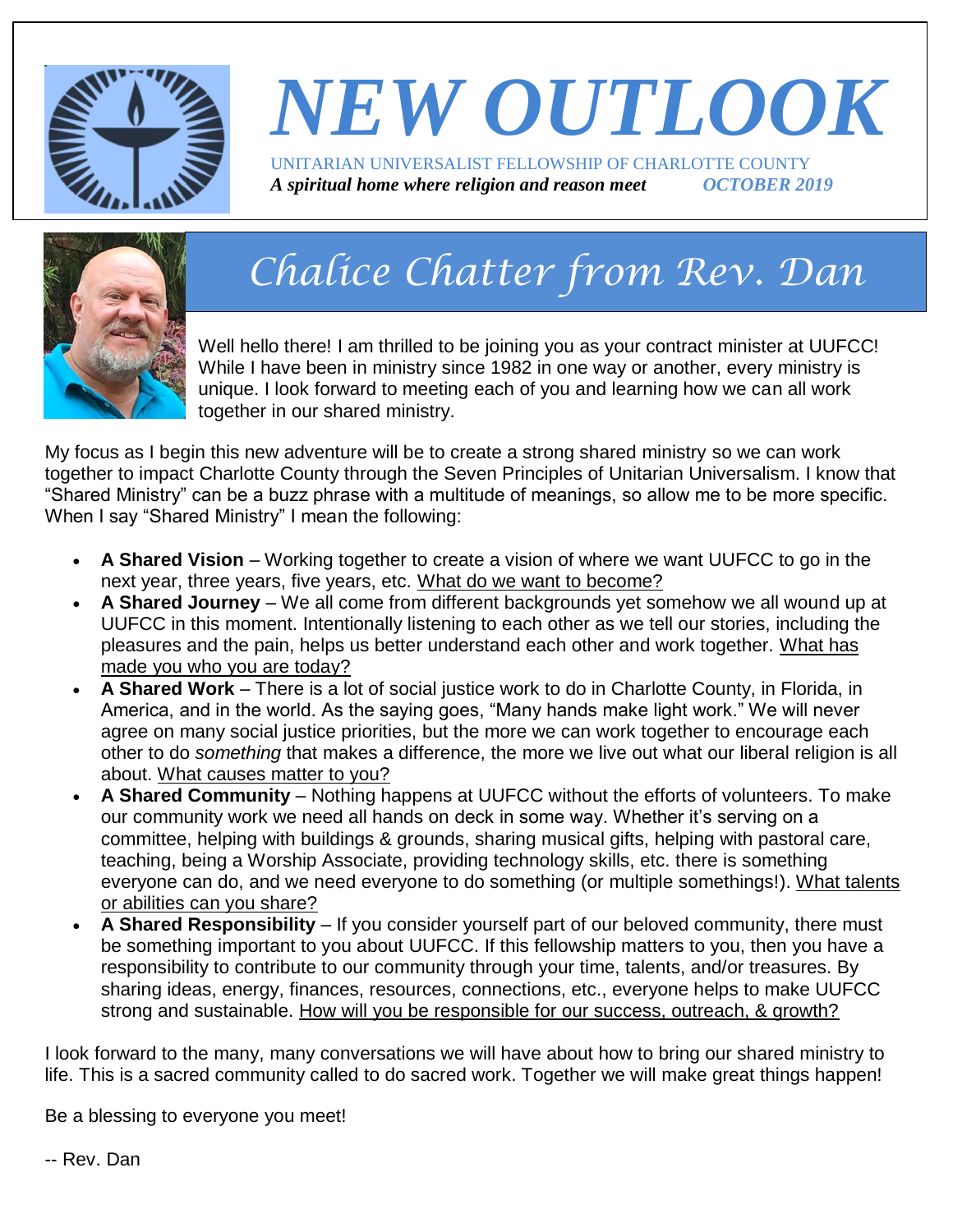

## Dear Ones

I am so looking forward to October. The weather should be cooler, snow birds will start their migration south and we will begin developing relationships with our new minister, the Rev. Dr. Dan Lambert. Dan's two-year contract officially begins October 1<sup>st</sup>.

In preparation for his arrival, we are rearranging. Dan's office will be in what was the nursery. Our office administrator, Mary Jane Williams, will be moving into Rev. Amy's former office. Many thanks to Don and Laura Liermann for their exceptional work preparing for these moves.

Our Labor Day "work service" was held on Sunday morning, September 1st. The windows sparkle, the kitchen has been reorganized, flower beds have been weeded, and the porch has been organized and cleaned. Many thanks to all who made this annual tradition of labor so successful!

I also wish to express special gratitude to the Worship Committee chaired by Ginger Abraham. During the last eleven months this group planned and coordinated approximately 50 services! Also, many thanks to Rev. Margaret Beard for preaching on third Sundays and being on call for special pastoral needs.

We are searching for new members to serve on UUFCC's Finance and Stewardship Committee. Our financial health is directly related to our abilities to live our faith. If you are interested in serving on this essential committee, contact our treasurer, Nancy Weaver.

Based on several conversations with Dan, I anticipate new religious education classes, support and social groups and opportunities to expand our interactions within the larger community. This is such an exciting time for our sacred community. Come and be a part of our growth.

In faith and gratitude, Dennis Shaw, President UUFCC Board of Trustees

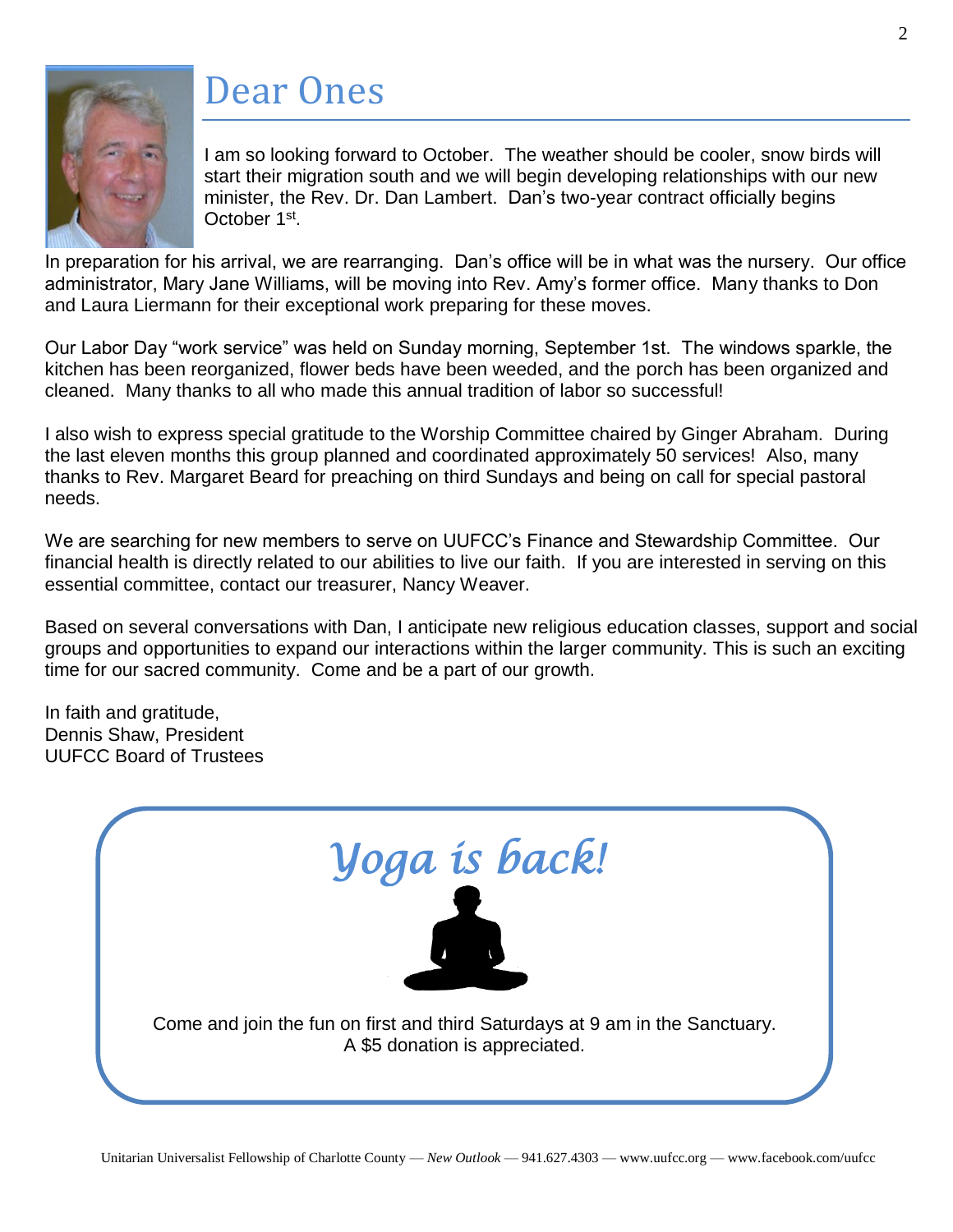# *Many Paths…*

#### **Sundays**

**9:15 a.m.** Conversation Among Friends **10:30 a.m.** – Worship Service Coffee Hour following Worship Potluck Lunch on first Sunday

### **Meditation and Buddhist Discussion Group**

### **Thursday nights, 5 - 6:00 pm**

 $\overline{ \cdot }$ Each evening we begin with a discussion and end with a period of meditation. All are welcome to attend.

## *Sunday Services Oct. 6 – Introduction and My Journey to UUFCC*



Rev. Dan starts his ministry with us by sharing his spiritual journey and how he has come to embrace the Living Tradition of Unitarian Universalism.

## *Oct. 13 - Shared Ministry*

As we begin a new shared ministry with Rev. Dan, he will share his philosophy of ministry as well as ideas and dreams for how we can work together so our liberal religious community can have an even greater impact in Charlotte County.



**Like anything else in life, it can be helpful to review the basics of something you think you know pretty well. In October & November Rev. Dan will take us back to the basics of UUism.**



Oct. 20 -- Starting at the Beginning: What it *Means to be Unitarian* 

*Oct. 27 -- Starting at the Beginning: What it Means to be Universalist* 

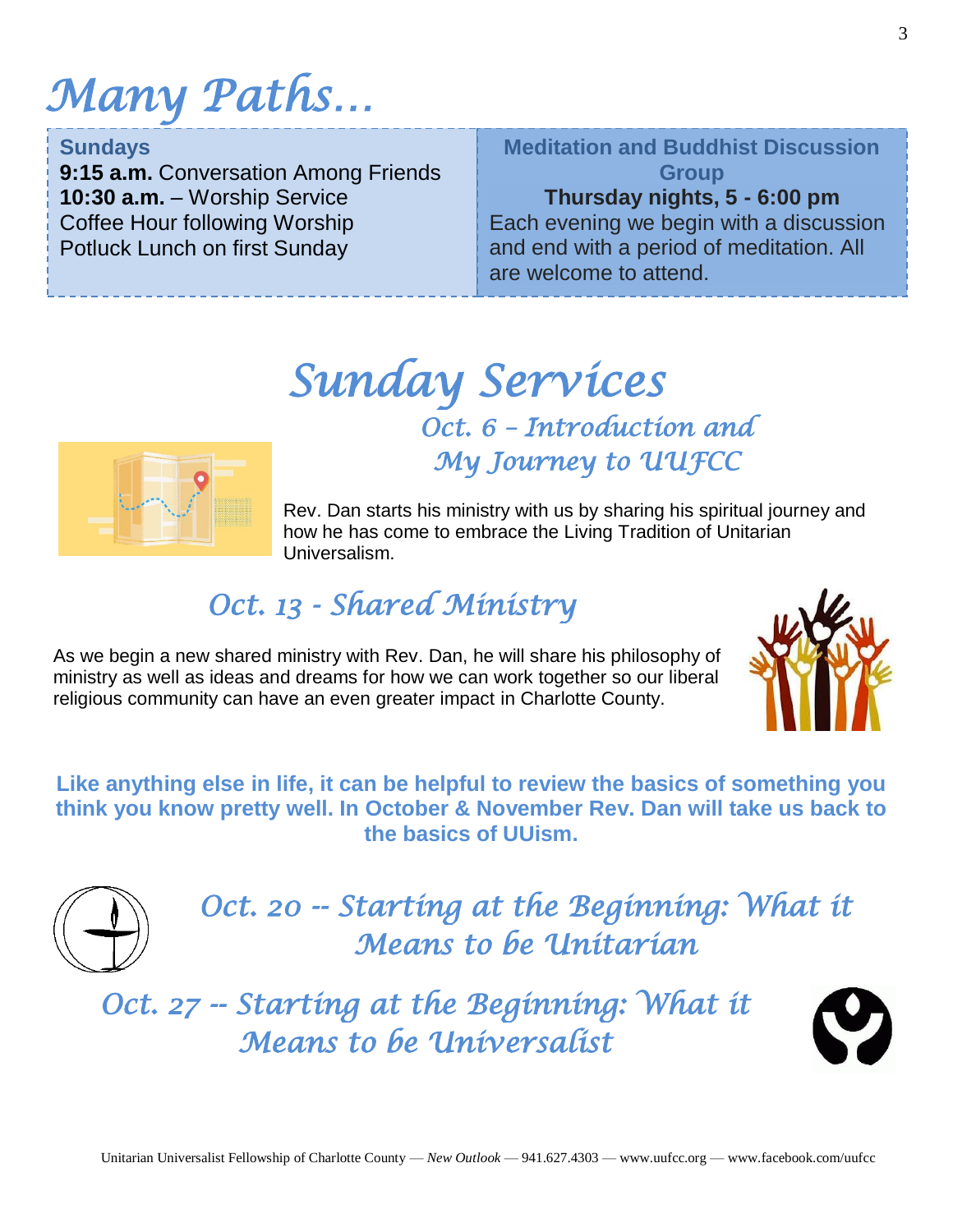# A Note from the Membership Coordinator



In the spring I used to feel filled with joyful anticipation of the changes that I had come to associate with that particular time of the year. The way the Earth recovers from its stable and sustained business of progressing on, to the excitement of moving into a time of maximum flourishing and full bloom. In spite of the calendar telling me that the autumnal equinox is the beginning of fall, *now* is the time our Fellowship moves into its peak season of productivity and community.

Thank you to the residential Floridians, leaders, volunteers, members and friends, who have maintained and nurtured this Fellowship through the summer and season of ministerial transition. We look forward to cooler weather, the passing of hurricane season, and the return of our snowbirds. They infuse our community with renewed energy and enthusiasm.

What a perfect time to welcome Reverend Dan Lambert, and his wife Tess to our congregation! This year we celebrated 50 years as the UU Fellowship of Charlotte County. We now proceed forward, writing the next chapters of our history together.

Namaste, Lynn

## Endowment News

The UUE was established in 1991 to ensure the establishment and continuation of UU initiatives at the local and national levels. It is separate from UUFCC with contributions invested through the UUA in Boston. Donations from members and friends of UUFCC are made in memory of Fellowship members and friends and also in support of the general UUE Fund.



This month our last founding member, Evelyn Rapp passed at the age of 95. Many longterm members will recall her quiet energy in support of UUFCC and the various roles she assumed in its development. Evelyn, Mother Rapp to some, served as treasurer of the Capital Campaign for the purchase of our land and the construction of our facility. Her husband Harold served as general contractor and oversaw the design of our facility. Harold, along with Robert Hansman, both recently deceased, established the UUE. Evelyn served as President of our congregation during our early period and was present for the "Burning of the Mortgage" Ceremony approximately 15 years ago.

Please consider a donation to the UUE in memory of and to honor Evelyn, Harold and Robert, our elders who so loved and supported our Fellowship from its early beginnings. Checks should be made out to the UUE and mailed to the Fellowship office.

#### UUE Trustees:

Ken Brennen, Stephanie Garrett, Mary Howard, Jack Osbourn, Delmar Wooden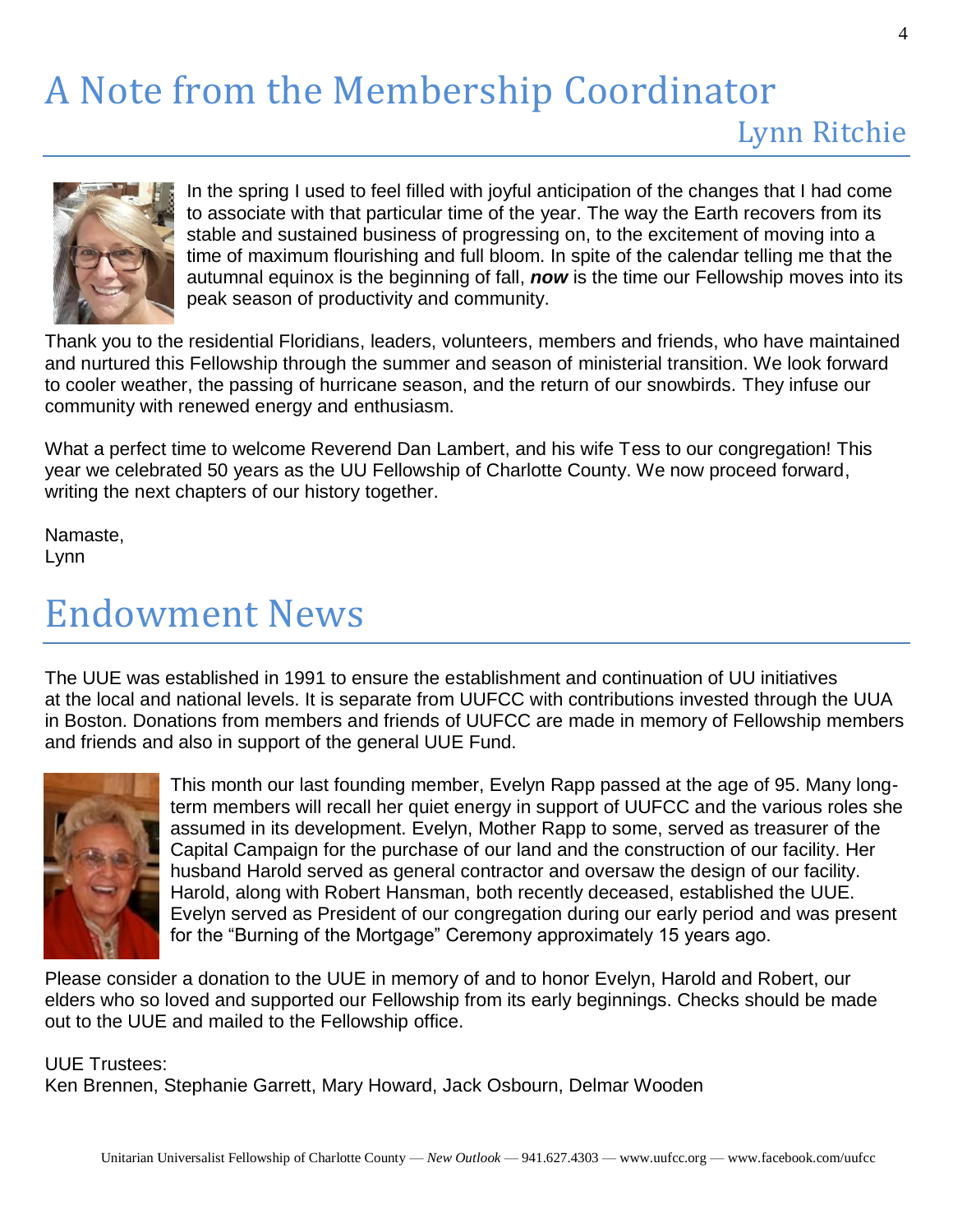



**Saturday, October 5th, 2019 UUFCC 10:30 a.m. Open to All**

The simulation goals are:

- To increase awareness of the additional struggles that victims of this crime face when they are poor or become financially disadvantaged as a result of domestic violence
- To illustrate that domestic violence is a community problem, and not just a personal responsibility
- To show that we all have a role to embrace to end domestic violence (financial institutions, employers, landlords, social service workers, etc.)
- To encourage everyone to think creatively and act intentionally to assist adult and child victims

This activity is intended for adult audiences. Please come with an open mind and an open heart. The scenarios represent real life experiences of adult male and female victims of domestic violence and their children.

We hope to inspire you to take action and partner with us to work toward ending domestic violence in our community.

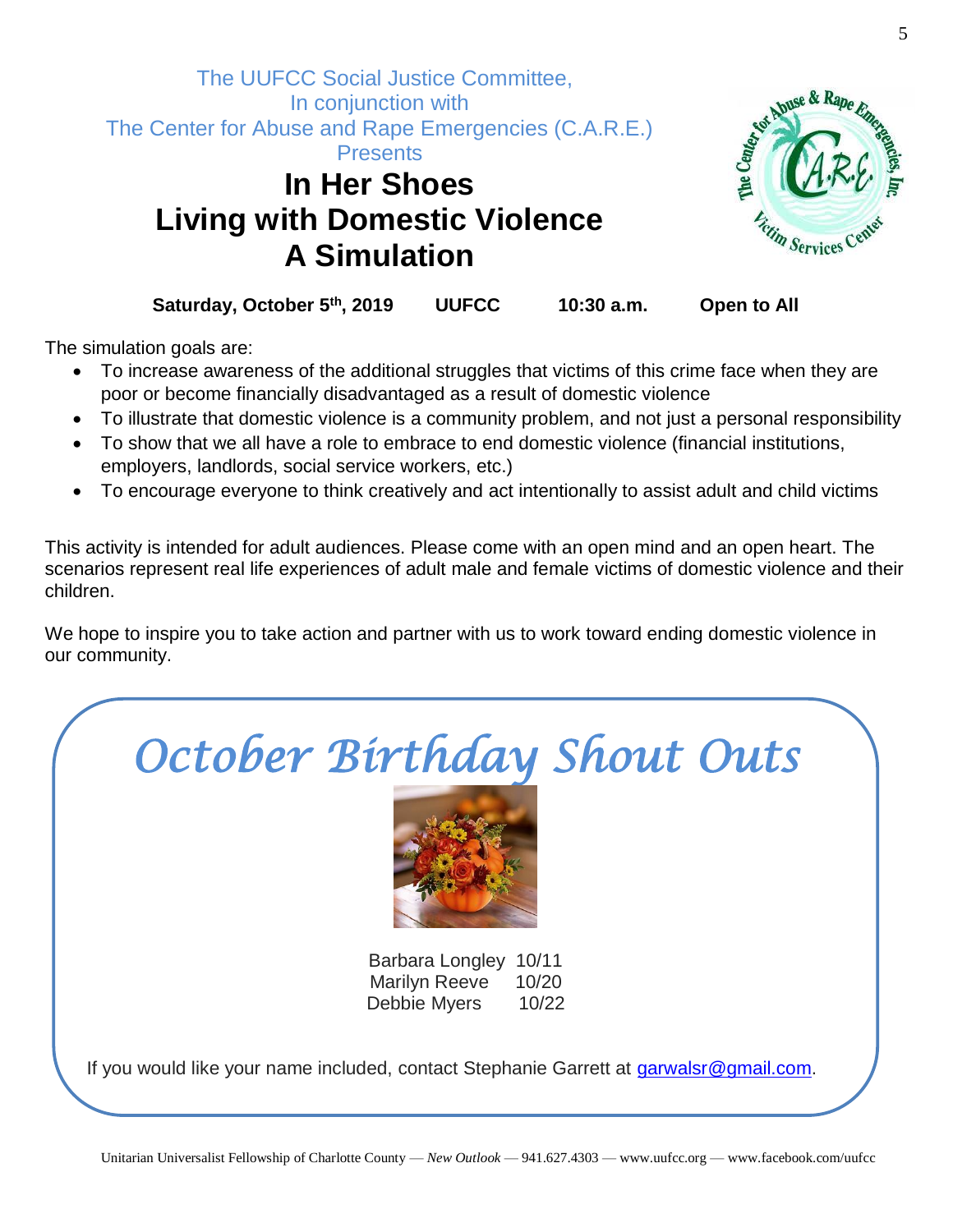The Book Group meets at the UUFCC on the last Wednesday of the month October through May at 1:30 p.m. except for the November and December discussions which are combined and held on a date to be determined. For further information contact Mary Jane Williams [maryjanewms@comcast.net](mailto:maryjanewms@comcast.net)

All are welcome to attend and suggestions for future discussions are welcome. Please keep in mind that we try to keep the price down for books that need to be purchased by discussion participants. The availability of inexpensive used copies is frequently a consideration.

If you would like to receive email notifications of future book choices and meeting reminders, please contact Mary Jane and you will be added to the group email list.



The October book will be the Epic of Gilgamesh. The story is about four thousand years old and is considered by many scholars to be the oldest piece of epic writing in existence. There are many versions and translations of this work and some of them are more difficult to read than others. A recommended inexpensive version is *Gilgamesh: a new English version* by Stephen Mitchell ISBN 978-0-7432-6169-2.

There are used copies available from Amazon in the \$5 range. If you can't get it, let me know and I'll see if I can lend you an e-reader with the book on it. The story itself is only about 80 pages in most versions but this edition contains a lot of supplementary material. I just like this translation best.

For those of you who like to plan or read ahead, here are the books chosen for the upcoming months:

| יטו מוססס סו פסט אזווס ווויס גס פומור סו רסמט מווסמט, ווסוס מוס מוס פסטונס סווססטורוסו מוס מפסטוווווטן וווסוומ |                                                                            |
|----------------------------------------------------------------------------------------------------------------|----------------------------------------------------------------------------|
| Nov/Dec. TBD                                                                                                   | Unsheltered by Barbara Kingsolver                                          |
| January 29                                                                                                     | Daring Democracy (a UU congregational read) by Frances Moore Lappe and     |
|                                                                                                                | Adam Eichen                                                                |
| <b>Feb. 26</b>                                                                                                 | White Fragility by Robin Diangelo                                          |
| March 25                                                                                                       | A World Made New: Eleanor Roosevelt and The Universal Declaration of Human |
|                                                                                                                | Rights by Mary Ann Glendon                                                 |
| April 29                                                                                                       | The Sandcastle Girls by Chris Bohjalian                                    |
| <b>May 27</b>                                                                                                  | To Be Announced                                                            |
|                                                                                                                |                                                                            |

## Library Update Mary Jane Williams

With the advent of the new minister, Rev. Dan Lambert, one of the shelves in the library has been relocated to the area in the front left corner where the committee info and mail boxes are located. It is the shelving unit that contains new books, periodicals and our UU authors. Sorry for the inconvenience. A couple of our new books are highlighted below. If you have any trouble locating a book or using the online catalog (accessible from the UUFCC web page), please contact Mary Jane Williams.

### *Children of the Same God: the historical relationship between Unitarianism, Judaism, and Islam*

by Susan J. Ritchie. UUFCC call no. 289.2 (presently on the new book shelf) Dr. Ritchie takes her readers on a journey through the history of Unitarian dialogues with Christian, Muslims, and Jews. Readers will realize from the start that it's not the expected journey. It is a compelling story that explored the history of shared borderlands of Unitarianism and other religions in a moment when such discussions are paramount. This is crucial reading for anyone interested in the obstacles to, and opportunities for, religious tolerance.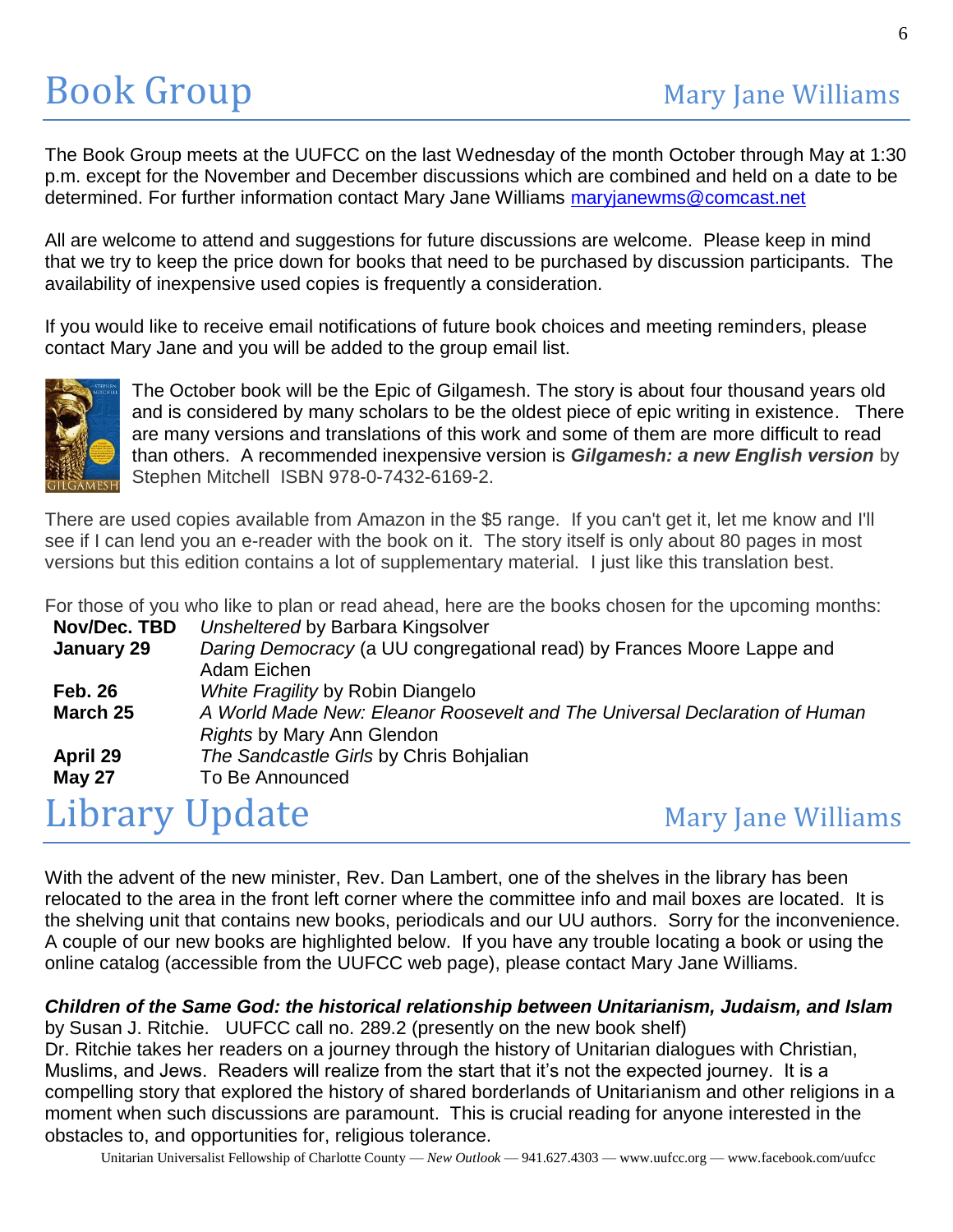*How to Love a Country* poems by Richard Blanco. UUFCC call no. 811.5 (presently on the new book shelf)

Richard Blanco was the Ware lecturer at the most recent General Assembly in Spokane, Washington. His poems are amazing stories of the complications, contradictions and reality of being a Cuban/American gay man living in this America. His books are published by Beacon Press, the publishing arm of UUA.

**Christianity Without God** by Lloyd Geering. UUFCC call no. 230.1 (presently on the new book shelf) This book arrived at UUFCC from the personal collection of The Reverend George Brooks upon his death. One of the best ways to learn about a person is to read the books they read and this is a glimpse into a minister whose departure leaves a hole in the lives of many at UUFCC. You may also want to read his book about his faith and theology: *I Took my Own Path: a science-based theology* by Rev. George G. Brooks. UUFCC call no. UUFCC BRO (presently on the new book shelf)



*Start warming up for Conscious Dance with Samara Michaelson starting Wednesday, November 6 at 4:30 pm*